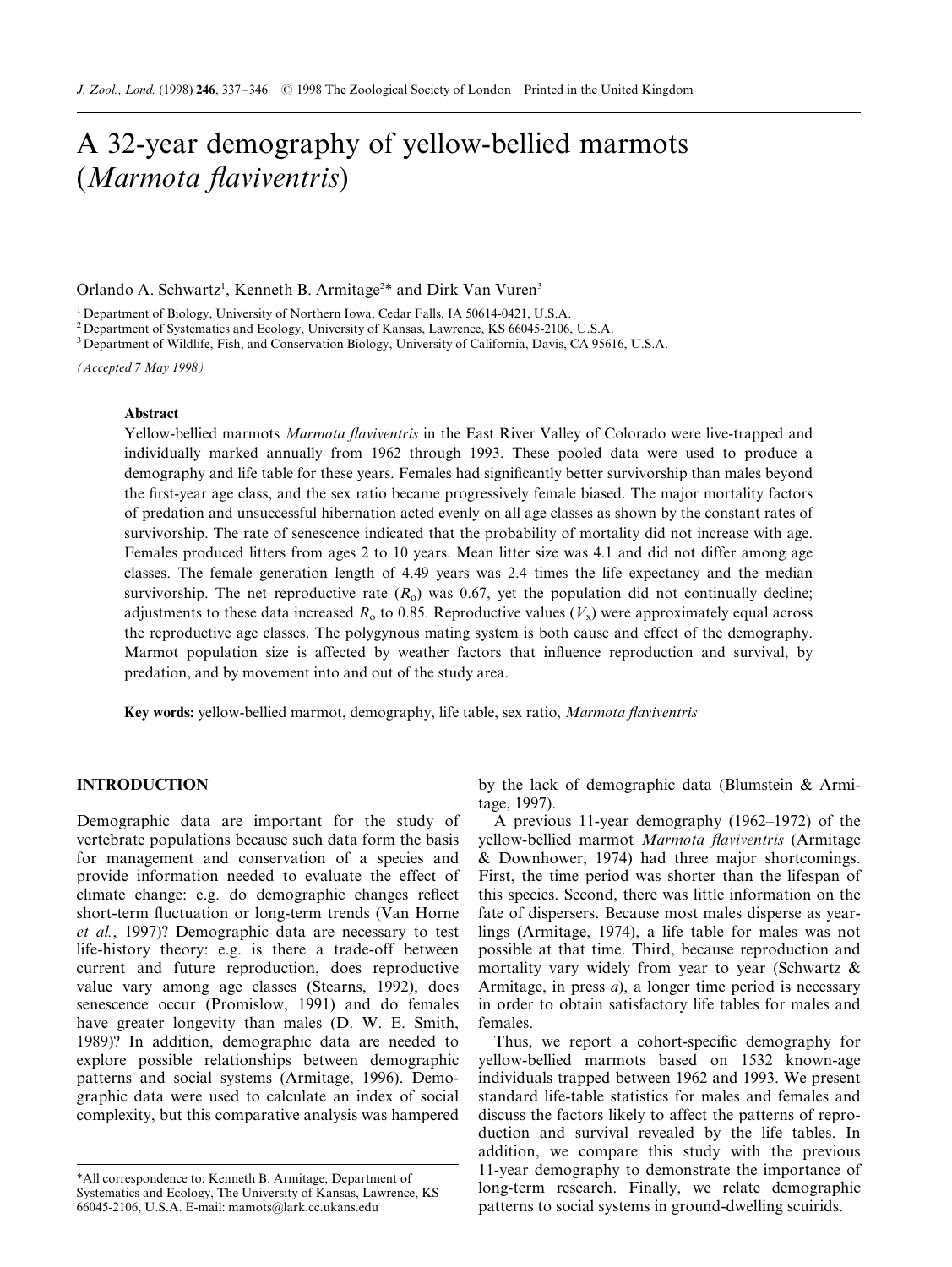## METHODS

## Natural history

We studied yellow-bellied marmots in Transition zone habitat at 2900 m in the upper East River Valley of Gunnison County, Colorado. Marmots occupied an extensive but discontinuous grassland similar to the Festuca thurberi community type described by Langenheim (1962), but dominated by several species of Bromus and Poa and with an abundance of large, showy forbs (Kilgore & Armitage, 1978). The grassland was interspersed with stands of spruce Picea engelmanni, quaking aspen Populus tremuloides, and willow Salix. Marmots typically occupied meadows associated with talus or large boulders, where they built their burrow systems (Svendsen, 1974). These habitats formed a continuum of sizes ranging from satellite areas as small as 0.01 ha occupied typically by an adult female, her litter, and sometimes an adult male, to colony areas as large as 7.2 ha occupied by one or more polygynous social groups that each typically consisted of 1 male, 2 or more adult females, yearlings (marmots 1-year old), and young (Armitage, 1991). Marmots produced a single litter per year of 1 to 8 young that typically appeared above ground in late June or early July. Most young marmots remained and hibernated at their natal site; most dispersal was by yearlings.

# Trapping

Each year marmots living in the study sites (Armitage, 1974; Svendsen, 1974, for descriptions) were livetrapped and their sex, mass, age, and reproductive status noted. Young, yearlings, and 2-year olds were readily aged by body mass (Armitage, Downhower & Svendsen, 1976). Typically, trapping was carried out from mid-May until mid-August. At first capture each animal received a pair of numbered ear tags and all marmots received a mark with a black fur dye for individual recognition (Armitage, 1962, 1974). Trapping effort varied somewhat over the 32 years but nearly all marmots in 5 colonies (River, Marmot Meadow, Picnic, Boulder, North Picnic) were captured each year. An additional colony was trapped annually beginning in 1976 (Cliff ), and 4 other colonies were trapped when occupied. Nearly all marmots at 22 smaller habitat sites (satellites) were captured when the sites were occupied, but not all sites were trapped every year before 1983. Trapping at satellite sites was more intensive during radio-tracking of marmots from 1983 through 1993 (Van Vuren, 1990; Van Vuren & Armitage, 1994a,  $1994b$ ).

## Analysis

Disappearance from the study area was considered to be equivalent to mortality because we did not always know

if disappearance was due to death or dispersal. Marmots considered transients (i.e. trapped at a site, but did not become resident) were excluded. Of the 1860 marmots trapped, ages were known for 1532 marmots and these are the basis for this demography; data from 95 unknown age female marmots assumed to be 3 years old were used in a revision of this life table.

Demographic statistics were calculated from knownage marmots using Caughley's (1977: 91-93) Method 2 life-table approach where animals are sampled at regular (here yearly) intervals. This method makes no assumptions that the age distribution of a population is stable, and we detected fluctuations in natality and mortality that indicated variable relative age distributions. All life-table notations and calculations follow those of Krebs  $(1994: 168-195)$ .

## Survivorship

The number alive  $(n_x)$  in each age class x was compiled at yearly intervals and the median survivorship was found using the Biomedical Data Processing (BMDP) software, program 1L (Dixon, 1988: 689). Survivorship of males and females was compared using the Breslow statistic of BMDP1L. This statistic is similar to the Kruskal±Wallis and Wilcoxon statistics but is not as sensitive to the tail of the survivorship curve when few individuals remain in the population (Dixon, 1988: 700). Survivorship  $(l_x)$ , number dying  $(d_x)$ , and death rate  $(q_x)$ for each age class were determined and used to calculate the life expectancy  $(e_x)$  for each class.

# **Maternity**

Age of first reproduction was determined when the first litter of a female appeared above ground, and the mean age was calculated. We determined the proportion of adult females reproducing (weaned a litter), and calculated the mean, median, and modal litter size at emergence above ground by sex and with the sexes combined. Litter size and number of male young per litter were compared among age classes with a 1-way analysis of variance and Bonferroni and Tukey methods were used to identify significantly different means (SAS, 1990: 913). Where not normally distributed, litter size was compared among age classes with a Kruskal–Wallis test (Sokal & Rohlf, 1995: 423). The mean number of female young per female  $(b_x)$  was calculated for each age class. The product,  $l_xb_x$  was calculated for each age class and summed to find the net reproductive rate  $(R_0)$ , and that was used to calculate the mean generation length (G), the mean time for a female to replace herself with a female offspring. The innate capacity for increase  $(r<sub>m</sub>)$ was approximated using  $log_e$   $(R_o)/G$ , and this approximation was used to begin an iterative calculation using the Euler-Lotka equation to find the exact value for  $(r_m)$ . The finite rate of increase ( $\lambda$ ) was calculated as  $e^{rx}$ . We chose to calculate reproductive value  $(V_x)$ , the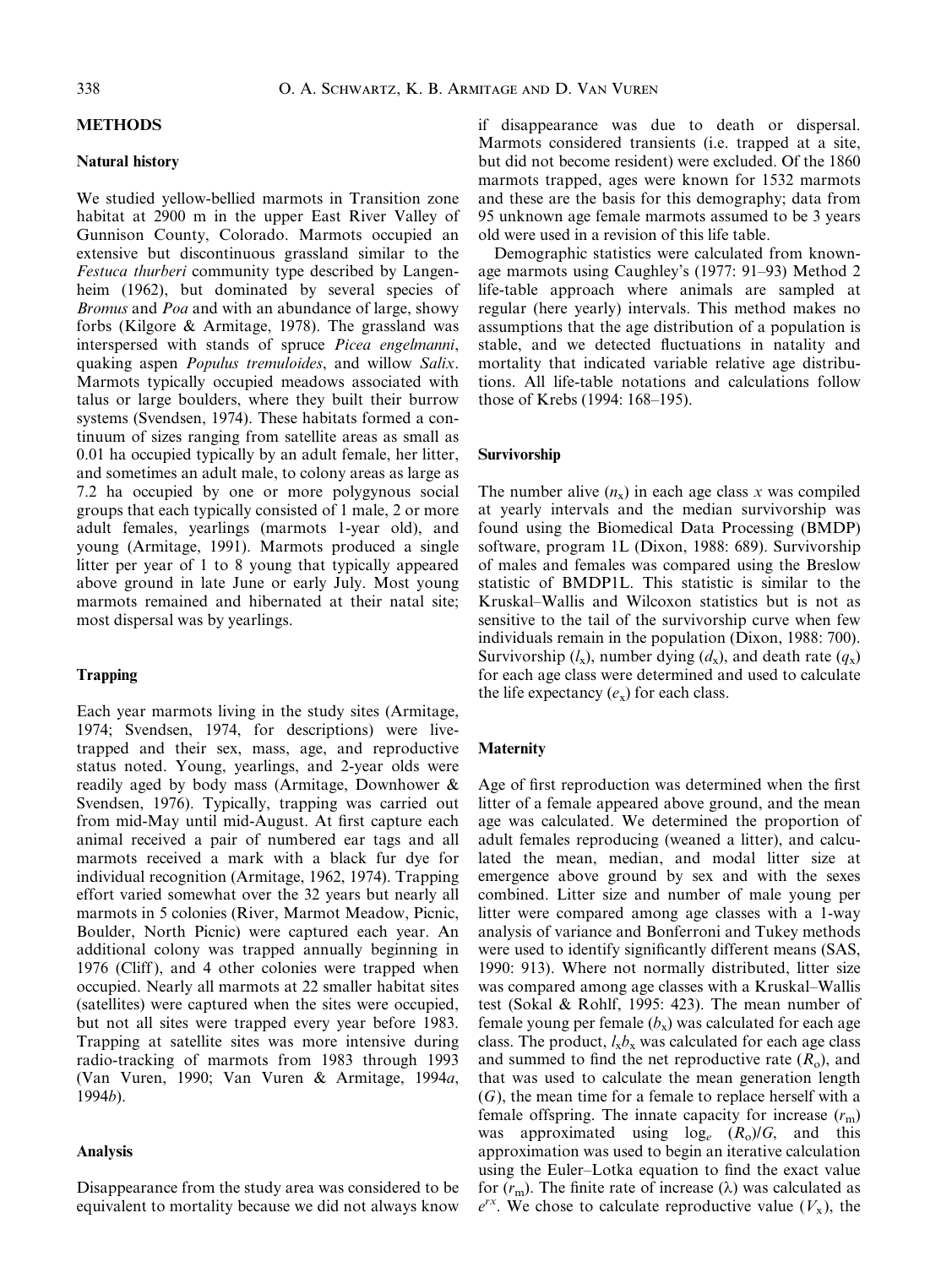| Age class | Number alive $n_x$ | Surviorship $l_{x}$ | Number dying $d_{x}$ | Death rate $q_x$ | Life expectancy |
|-----------|--------------------|---------------------|----------------------|------------------|-----------------|
| $\theta$  | 759                | 1.000               | 357                  | 0.470            | 1.388           |
|           | 402                | 0.530               | 282                  | 0.702            | 1.177           |
|           | 120                | 0.158               | 57                   | 0.475            | 1.767           |
|           | 63                 | 0.083               | 27                   | 0.429            | 1.913           |
| 4         | 36                 | 0.047               | 10                   | 0.278            | 1.972           |
|           | 26                 | 0.034               | 11                   | 0.423            | 1.539           |
| 6         | 15                 | 0.020               |                      | 0.467            | 1.300           |
|           | δ                  | 0.011               |                      | 0.500            | 1.000           |
| 8         | 4                  | 0.005               |                      | 0.750            | 0.500           |
| 9         |                    | 0.000               |                      | 1.000            | 0.000           |

Table 1. Life-table statistics calculated for male yellow-bellied marmots from the East River Valley of Gunnison County, Colorado, that were studied from 1962 to 1993

number per age class of present and future expected female offspring, so that  $V_0 = R_0$  and is in animal units, rather than expressing it as a relative value of 1.0 for the zero age class (Fisher, 1958).

### Sex ratio and residency

We determined the sex ratio for each age class from the life-table data and compared these ratios with the assumption of equality using a G statistic (Sokal & Rohlf, 1995: 697). To determine sources of residents we categorized each subadult (age 0 or 1) and adult male and female marmot each year as a resident at their natal site, here termed recruit, or as an immigrant. Some marmots were categorized as unknown (e.g. present when trapping was initiated, or not trapped in a given year). The frequencies of these categories were tabulated for all data.

#### Adjustments to life table

To determine the contribution of unknown-aged females to  $R_0$ , we recalculated the life table after assuming that each unknown-aged marmot was 3-years old in the first year captured, which increased the sample size from 773 to 868 females. To further define the population we used the above assumption about unknown age classes, excluded individuals first captured before 1970 because there were fewer individuals of known age class, and used only data from the core 6 colonies and 22 satellite sites that were regularly trapped and then recalculated the life table based on 608 females.

# RESULTS

#### Survivorship

Life-table statistics calculated for 759 males (Table 1) and 773 females (Table 2) revealed that females occurred in six more age classes than did males. Mortality occurred at an approximately constant rate (Fig. 1), and female survivorship was significantly greater overall than

for males (Breslow statistic = 6.941; d.f. = 1;  $P = 0.0084$ ). Life expectancy at age class 0 was 1.39 years for males and 1.88 years for females and was greater for females at all ages (Tables 1 & 2). Median ( $\pm$  1 se) survivorship was  $1.13 \pm 0.05$  years for males and  $1.20 \pm 0.06$  years for females. We used the  $q_x$  column for females aged  $\geq 2$ years to calculate the rate of senescence as defined by Promislow (1991). The least squares analysis gave a slope of 0.006, which did not differ significantly from  $0$  $(P= 0.49)$ . We also calculated the instantaneous mortality rate, which was plotted against age in years for female marmots up to age 9 years. The resultant curve was similar to the two-phase model of Sibly *et al.* (1997: fig.  $2b$ ), which was calculated from our earlier demography (Armitage & Downhower, 1974). This model indicates different mortality rates between juveniles and adults, but does not reveal an age of senescence. Thus, neither analysis provided evidence for an increased rate of mortality with increased age. However, the failure of



Fig. 1. Male and female survivorship curves from a population of yellow-bellied marmots Marmota flaviventris studied from 1962 to 1993, inclusive. See Tables 1 and 2 for sample sizes.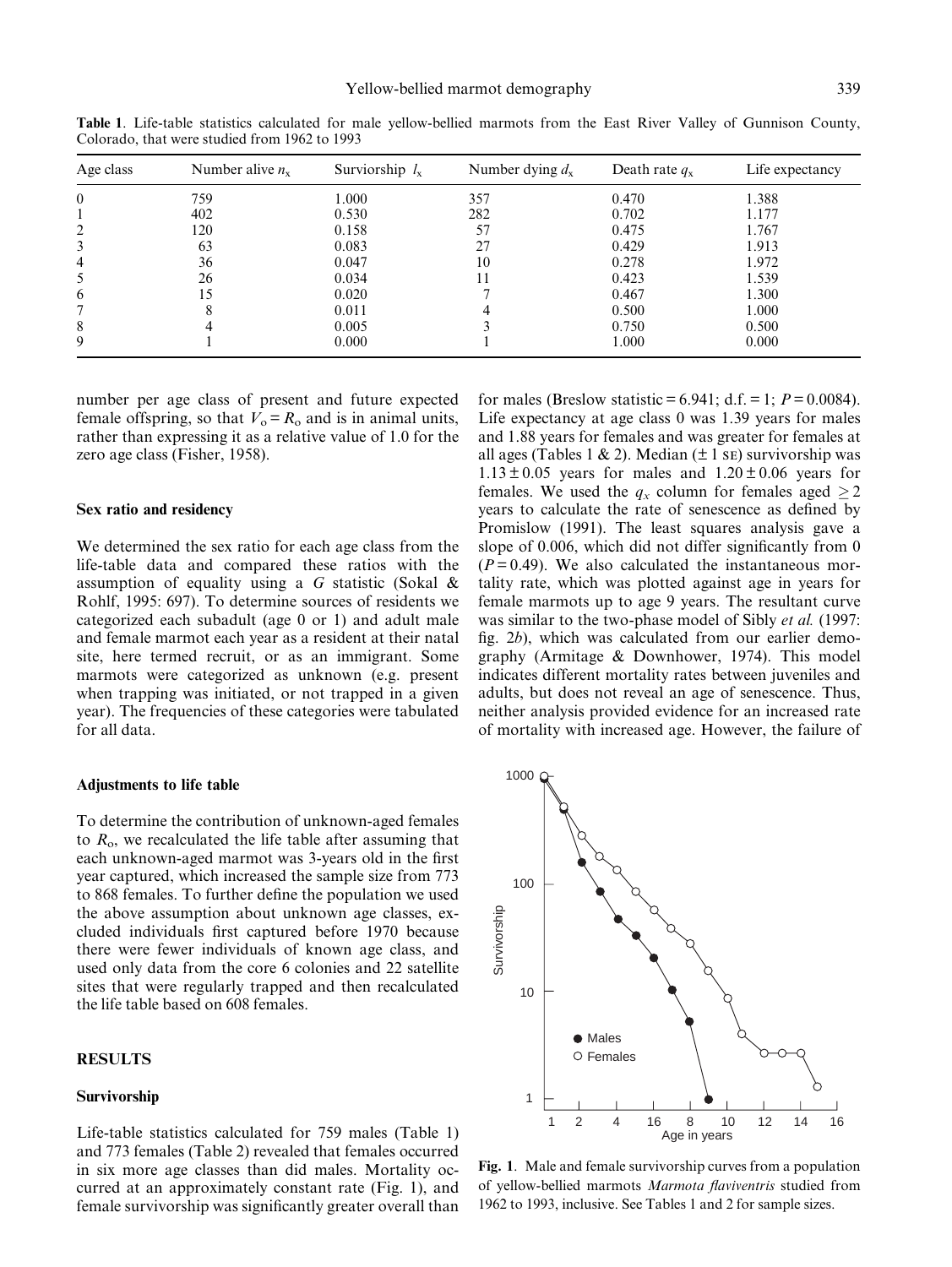| Age<br>class   | Number alive<br>$n_{\rm x}$ | Survivorship<br>$l_{\rm X}$ | Number dying<br>$d_{\rm x}$ | Death rate<br>$q_{\rm x}$ | Life expectancy<br>$e_{x}$ | Number of female<br>young $b_x$ | Reproductive<br>value $V_{x}$ |
|----------------|-----------------------------|-----------------------------|-----------------------------|---------------------------|----------------------------|---------------------------------|-------------------------------|
| $\theta$       | 773                         | 1.000                       | 353                         | 0.457                     | 1.879                      | 0.000                           | 0.671                         |
|                | 420                         | 0.543                       | 212                         | 0.505                     | 2.036                      | 0.000                           | 1.236                         |
|                | 208                         | 0.269                       | 69                          | 0.332                     | 2.601                      | 0.457                           | 2.495                         |
| 3              | 139                         | 0.180                       | 33                          | 0.237                     | 2.644                      | 0.734                           | 3.05                          |
| 4              | 106                         | 0.137                       | 39                          | 0.368                     | 2.311                      | 1.000                           | 3.038                         |
| 5              | 67                          | 0.087                       | 23                          | 0.343                     | 2.366                      | 1.122                           | 3.223                         |
| 6              | 44                          | 0.057                       | 13                          | 0.296                     | 2.341                      | 1.020                           | 3.199                         |
|                | 31                          | 0.040                       | 9                           | 0.290                     | 2.113                      | 1.093                           | 3.096                         |
| 8              | 22                          | 0.029                       | 10                          | 0.455                     | 1.773                      | 1.680                           | 2.818                         |
| 9              | 12                          | 0.016                       | 5                           | 0.417                     | 1.833                      | 1.336                           | 2.086                         |
| 10             |                             | 0.009                       | 4                           | 0.571                     | 1.786                      | 1.286                           | 1.286                         |
| 11             |                             | 0.004                       |                             | 0.333                     | 2.500                      | 0.000                           | 0.000                         |
| 12             |                             | 0.003                       | $\overline{0}$              | 0.000                     | 2.500                      | 0.000                           | 0.000                         |
| 13             |                             | 0.003                       | $\theta$                    | 0.000                     | 1.500                      | 0.000                           | 0.000                         |
| 14             |                             | 0.003                       |                             | 0.500                     | 0.500                      | 0.000                           | 0.000                         |
| 15             |                             | 0.001                       |                             | 1.000                     | 0.000                      | 0.000                           | 0.000                         |
| $R_0 = 0.6713$ |                             |                             |                             | $r_{\rm m} = -0.0851$     |                            | $G = 4.49$                      |                               |

Table 2. Life-table statistics calculated for female yellow-bellied marmots from the East River Valley of Gunnison County, Colorado, that were studied from 1962 to 1993

females aged 10 years or older to reproduce suggests that reproductive senescence may occur.

#### Maternity

The mean age at first reproduction was  $3.02 \pm 0.10$ years, the median was 3 years, the mode was 2 years, and the range was from 2 to 6 years for 119 females. No litters were produced by marmots > 10 years old (Table 2). At first emergence above ground for 265 litters, the mean litter size was  $4.1 \pm 0.1$  (Table 3), the median was 4, and the modal number was 5. The mean number of males and females was equal  $(t_{264}= 0.71, P = 0.12)$ , but the mode was 2 for male and 1 for female young. Mean litter size at first emergence above ground was smallest for the 2-year age class and greatest for the 9-year age class (Table 3), but there was no linear trend and no significant difference among reproductive age classes in litter size  $(F_{8,256} = 1.51; P = 0.15)$  or number of female young ( $H = 9.89$ ; d.f. = 8;  $P = 0.27$ ). The number of male young differed significantly among age classes  $(F_{8,256} = 2.28; P = 0.02)$ , but the Bonferroni and Tukey methods identified no significant difference among means. We calculated the net reproductive rate  $R_o = 0.6713$ , the innate capacity for increase  $r_m = -$ 0.0851, the finite rate of increase  $\lambda = 0.9184$ , and the generation length  $G = 4.49$  years. Reproductive value  $(V_x)$  was relatively constant from ages 3 to 8 years and became zero beyond age 10 years (Table 2).

## Sex ratio and residency

Sex ratio at first emergence above ground and at age 1 year did not differ from equality, but it was significantly female-biased from ages 2 to 9 years (Table 3); beyond age 9 years there were no surviving males. Most males and females < 2 years old were trapped in their natal colony; at age 2 years twice as many females as males were trapped in their natal colonies. Most males disappeared by age 3 years and only four of 402 returned to become residents in their natal colony. By contrast 50– 70% of females became residents of their natal colony (Table 4).

## Adjusted life tables

Recalculation of the life table that included treating 95 unknown age adult female marmots as 3-years-old in their first year of capture increased  $R_0$  from 0.6713 to 0.7995 and  $r_{\rm m}$  from  $-0.0851$  to  $-0.0490$  ( $\lambda = 0.9522$ ). Recalculation of the life table with the unknown-age marmots and using data from the more limited, regularly trapped sample increased  $R_0$  to 0.8519 and  $r<sub>m</sub>$  to  $0.0339$  ( $\lambda$  = 0.9667).

# DISCUSSION

This demography of yellow-bellied marmots is for the metapopulation that exists on habitat patches that differ in population density and in habitat quality (Svendsen, 1974; Armitage, 1977, 1988) and where survivorship and reproduction vary among years within a habitat and within years among habitats (Armitage, 1988). Thus, the cohort-specific demography represents average conditions over a long time period. Factors responsible for this demography are described in the following discussion.

#### Sources of mortality

One major source of mortality was predation by coyotes Canis latrans, pine marten Martes americana, black bears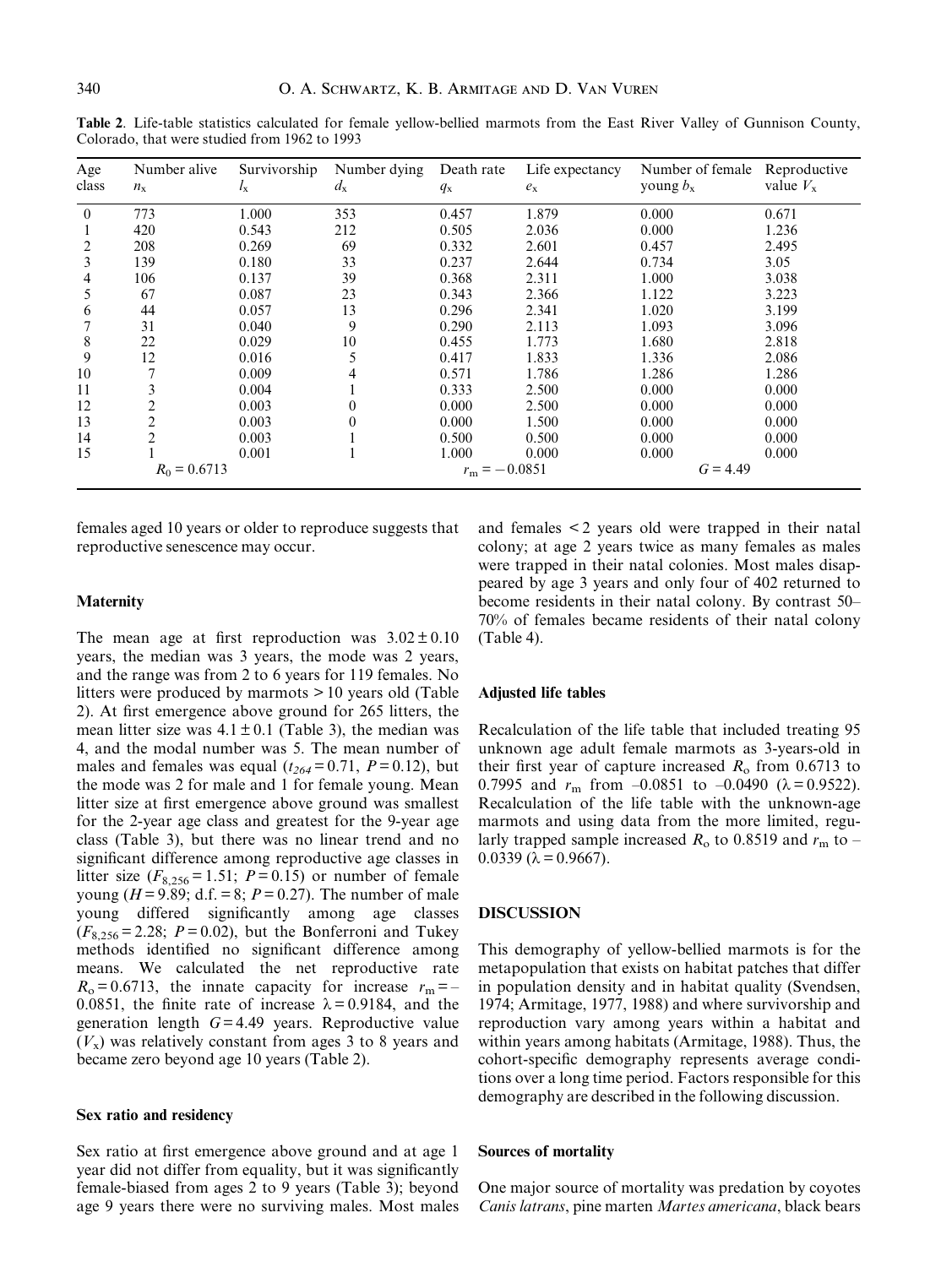|                |                            |                  | Litter size   |               |               |                                      |  |
|----------------|----------------------------|------------------|---------------|---------------|---------------|--------------------------------------|--|
| Age class      | Sex ratio<br>(No. F:100 M) | $\boldsymbol{n}$ | All           | Male          | Female        | Percentage of<br>females reproducing |  |
| $\overline{0}$ | 102                        |                  | $\theta$      | 0             | $\theta$      |                                      |  |
|                | 102                        | $\Omega$         |               | 0             |               | 0                                    |  |
| 2              | $173***$                   | 47               | $3.7 \pm 0.2$ | $1.8 \pm 0.3$ | $1.9 \pm 0.2$ | 22.6                                 |  |
| 3              | $221***$                   | 52               | $4.0 \pm 0.2$ | $2.0 \pm 0.2$ | $2.0 \pm 0.2$ | 37.4                                 |  |
| 4              | 294***                     | 56               | $3.9 \pm 0.2$ | $2.0 \pm 0.1$ | $1.8 \pm 0.2$ | 52.8                                 |  |
| 5              | 258***                     | 42               | $4.5 \pm 0.2$ | $2.7 \pm 0.2$ | $1.8 \pm 0.2$ | 62.7                                 |  |
| 6              | 293***                     | 24               | $4.0 \pm 0.3$ | $2.2 \pm 0.3$ | $1.9 \pm 0.2$ | 54.5                                 |  |
|                | $275**$                    | 19               | $4.2 \pm 0.4$ | $1.8 \pm 0.2$ | $2.4 \pm 0.3$ | 61.3                                 |  |
| 8              | $300*$                     | 14               | $4.7 \pm 0.4$ | $2.1 \pm 0.2$ | $2.6 \pm 0.3$ | 63.6                                 |  |
| 9              | $700*$                     |                  | $4.9 \pm 0.8$ | $2.6 \pm 0.5$ | $2.3 \pm 0.6$ | 58.3                                 |  |
| 10             | all female                 |                  | $4.0 \pm 0.9$ | $1.8 \pm 0.3$ | $2.3 \pm 0.8$ | 57.1                                 |  |
| all            | 130                        | 265              | $4.1 \pm 0.1$ | $2.1 \pm 0.1$ | $2.0 \pm 0.1$ |                                      |  |

Table 3. Age-specific sex ratios, mean  $(\pm s)$  litter sizes, and proportion reproducing by age class in yellow-bellied marmots

 $*P < 0.05, G > 4.1; **P < 0.01, G > 6.7; **P < 0.0001, G > 14.8$ 

Table 4. Sources of residents into the study population. A recruit was a resident at its natal site and an immigrant was born elsewhere

|           | Recruit |        | Immigrant |        | Unknown |        |  |
|-----------|---------|--------|-----------|--------|---------|--------|--|
| Age class | Male    | Female | Male      | Female | Male    | Female |  |
| $\theta$  | 98.1    | 97.6   |           | 0.1    | 1.9     | 2.3    |  |
|           | 84.9    | 78.8   | 8.3       | 12.3   | 6.3     | 9.1    |  |
|           | 35.8    | 66.0   | 53.2      | 16.7   | 11.1    | 17.2   |  |
| 3         | 3.3     | 68.8   | 80.0      | 22.0   | 16.7    | 9.2    |  |
| 4         | 2.7     | 63.6   | 73.0      | 28.0   | 24.3    | 8.4    |  |
|           | 11.5    | 59.4   | 84.6      | 31.9   | 3.8     | 7.7    |  |
| 6         | 12.5    | 57.8   | 81.3      | 31.1   | 6.3     | 11.1   |  |
|           | 11.1    | 46.9   | 77.8      | 40.6   | 11.1    | 12.5   |  |
| 8         |         | 60.9   | 100.0     | 30.4   |         | 8.6    |  |
| 9         |         | 50.0   | 100.0     | 25.0   |         | 25.0   |  |
| >10       |         | 33.0   |           | 33.0   |         | 33.0   |  |

Ursus americana, badgers Taxidea taxus, golden eagles Aquila chrysaetos and long-tailed weasels Mustela frenata (Andersen & Johns, 1977; Armitage, 1982; Van Vuren, 1990; Van Vuren & Armitage, 1994a). During a radiotelemetric study, all mortality during the active season was attributed to predation, which was especially high on dispersing marmots (Van Vuren & Armitage, 1994a).

Unsuccessful hibernation was a second major source of mortality. Most hibernation-related mortality appeared to result from a complex interaction between physiological condition and length of winter (Armitage & Downhower, 1974; Schwartz & Armitage, in press b). Young and adults of low mass at entry into hibernation were unlikely to survive (Armitage et al., 1976; Armitage, 1994; Lenihan & Van Vuren, 1996). Survival of young and of adults was greater when winter terminated early (Armitage & Downhower, 1974). Low summer rainfall was associated with poor mass increase before hibernation and low overwinter survival of juvenile yellow-bellied marmots (Lenihan & Van Vuren, 1996).

Although we observed a few males with wounds (Van Vuren & Armitage, 1994 $a$ ), there was little fighting during the mating season, and intraspecific fighting was not a direct source of mortality in marmots. In contrast, males of some species of ground-dwelling sciurids fight intensely during the mating season; hence, mortality increased relative to that of females (Sherman & Morton, 1984; Michener & Locklear, 1990). Territorial defence involved mainly displays and chases (Armitage, 1974). Conflict among competing males may be stressful; we recorded laboratory deaths of several males that initially seemed normal but subsequently showed signs of stress and died within a few hours. Each dead male was involved in agonistic interactions with other males just before capture (Armitage, 1974). We have not observed stress-related mortality with adult females. Stress-related death may contribute to the higher rates of male mortality beyond age 2 years. Minor sources of mortality (about  $1\%$ ) included shooting, trap deaths, and other accidents.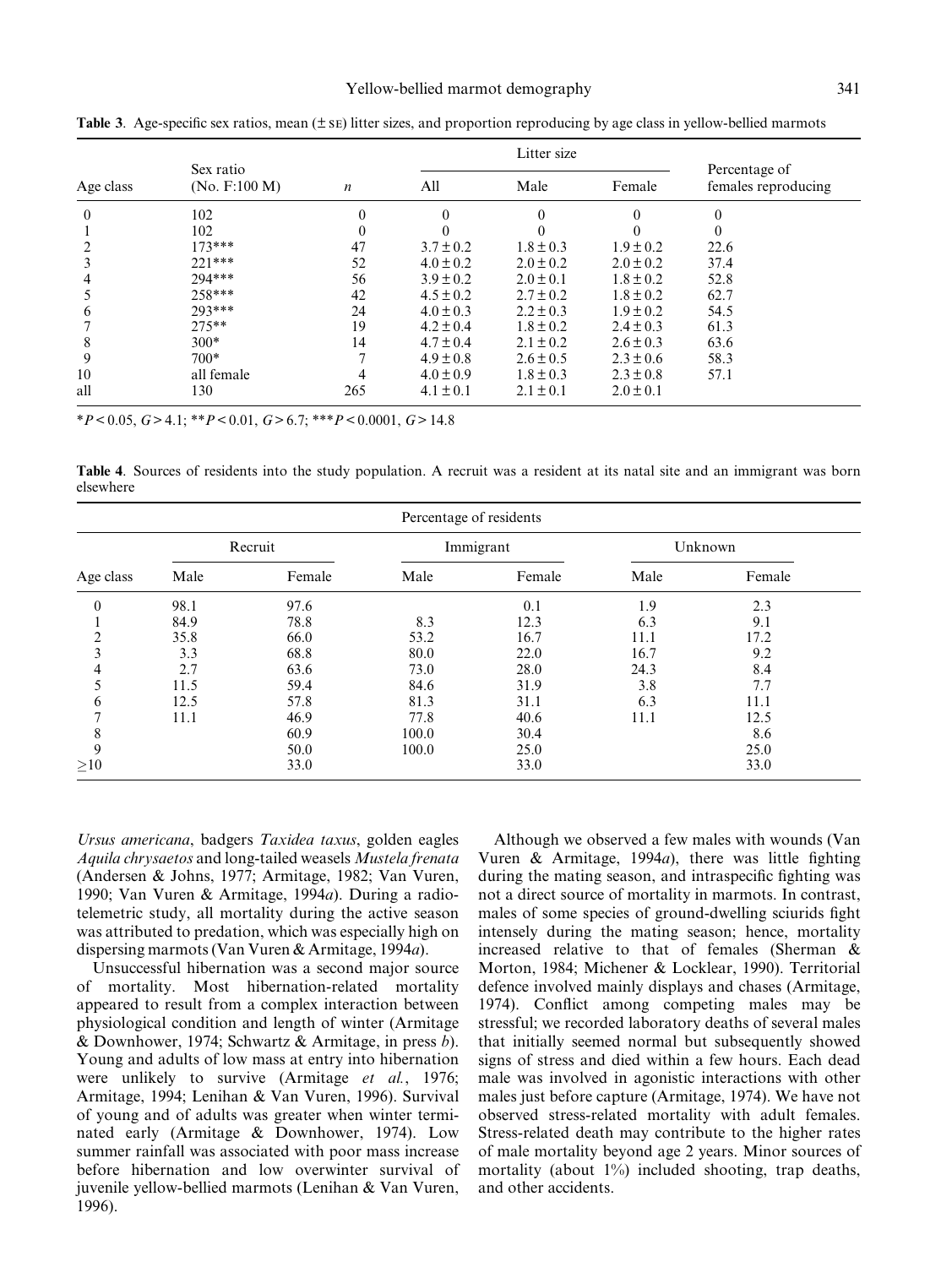|                        | Percent surviving to age 1 year |        |                          |                                                                        |                                |                                                 |
|------------------------|---------------------------------|--------|--------------------------|------------------------------------------------------------------------|--------------------------------|-------------------------------------------------|
|                        | Male                            | Female | <b>Sexes</b><br>combined | Adult sex ratio<br>(male: females)                                     | Decreased male<br>survivorship | Reference                                       |
| Relatively asocial:    |                                 |        |                          |                                                                        |                                |                                                 |
| S. armatus             | Male >Female                    |        | $29 - 41$                | 1:1.74                                                                 |                                | Slade & Balph $(1974)$                          |
| S. beldingi            | 31                              | 35     |                          | 1:1 $(1-2 \text{ yr age class})$<br>1:2.7 $(3-4 \text{ yr age class})$ | $^{+}$                         | Sherman & Morton (1984)                         |
| S. beecheyi            | 31                              | 41     |                          | 1:1.23                                                                 |                                | Fitch (1948)                                    |
| S. columbianus         | 35                              | 40     |                          | $1:1.2-2.3$                                                            | $+$                            | Boag & Murie (1981)                             |
| S. elegans             |                                 |        | 19                       | 1:1.78                                                                 |                                | Pfeiffer (1982), Zegers $\&$<br>Williams (1977) |
| S. lateralis           |                                 |        | 18                       | 1:2.6                                                                  |                                | <b>Bronson</b> (1979)                           |
| S. parryii             | 16                              | 42     |                          | 1:1.23                                                                 |                                | McLean (1982)                                   |
| S. richardsonii        | 12                              | 46     |                          | $1:3.6 - 5$                                                            | $+$                            | Michener & Locklear (1990);<br>Michener (1989   |
| S. tridecemlineatus    | 3                               | 15     |                          | 1:1.9                                                                  | $+$                            | McCarley (1966)                                 |
| C. leucurus            | 8                               | 27     |                          | $1:1.88 - 1.95$                                                        |                                | Tileston & Lechleitner (1966)                   |
| M. monax               |                                 |        | 24                       | 1:1                                                                    |                                | Davis, Christian & Bronson<br>(1964)            |
|                        |                                 |        |                          |                                                                        |                                | Snyder $(1962)$                                 |
| Social:                |                                 |        |                          |                                                                        |                                |                                                 |
| C. gunnisoni           | 49                              | 42     |                          | $1:1.93$ (all adults)<br>$1:2.1$ (harem)                               |                                | Rayor (1985), (1988)                            |
| C. <i>ludovicianus</i> |                                 |        | 50                       | 1:1.48                                                                 |                                | King (1955)                                     |
|                        | 47                              | 54     |                          | 1:2.2                                                                  | $\ddot{}$                      | Hoogland (1995)                                 |
| M. flaviventris        | 53                              | 54     |                          | 1:2.3                                                                  | $^{+}$                         | This study                                      |
| M. olympus             |                                 |        | $52 - 55$                | 1:1.5                                                                  | $+$                            | Barash (1973)                                   |
| M. caligata            |                                 |        |                          | 1:1.8                                                                  |                                | Barash (1974b)                                  |

Table 5. Survivorship to yearling age and adult sex ratios of ground-dwelling scuirids. +, indicates those species with decreased male survivorship

### Survivorship patterns and comparisons

Marmots had a Type II survivorship curve where approximately constant proportions of individuals survived through each age class (Krebs, 1994: 171). The principal causes of mortality affected each age class equally. The first two summers of life (ages  $0$  and  $1$ ) were characterized as a period of maturation associated with high mortality. Survivorship beyond age 1 year in three marmot species of higher social complexity (Blumstein & Armitage, 1997) is significantly greater than that of yellow-bellied marmots (Blumstein, Daniel & Arnold, in press); thus, the survivorship curves of the more socially complex species are less steep than that of the yellow-bellied marmot. The higher survivorship and greater longevity of yellow-bellied marmot females than of males is variable among animals and has rarely been examined to an advanced age (D. W. E. Smith, 1989).

The survivorship of yellow-bellied marmots may be compared to survivorship among the ground-dwelling sciurids, which were divided into two groups, relatively asocial (grades 1 to 3) and social (grades 4 and 5, Armitage, 1981; Michener, 1983). Among the relatively asocial species, survivorship to age 1 year ranged from 3% in male thirteen-lined ground squirrels Spermophilus tridecemlineatus to 46% in female Richardson's ground squirrels Spermophilus richardsonii (Table 5). Female survivorship was greater than male survivorship and may be as much as five times greater (e g. thirteen-lined

ground squirrels). By contrast, survivorship in the first year among the social species always was > 42% and differed little between sexes (Table 5). The difference in juvenile survival between social and asocial species likely results from the difference in the timing of dispersal. Dispersal is delayed to the second summer of life or later in the social species (also in Columbian ground squirrel Spermophilus columbianus, which has higher survivorship than other relatively asocial species), thus delaying the high mortality associated with dispersal (Armitage, 1981). The higher survivorship of young of the social species may increase the probability of producing reproductive descendents than would be likely if their young dispersed at a younger age and smaller size (Armitage, 1992).

Female philopatry characterizes both relatively asocial and social sciurids (Armitage, 1981; Michener, 1983). From ages 1 to 2 years in yellow-bellied marmots, the dispersal of most males and the philopatry of the majority of females (Table 4) differentially affected the survivorship curve; female survivorship from age 1 to 2 years remained at about 50%, whereas male survivorship decreased to 30%. In contrast, delayed dispersal to the third summer in the Vancouver marmot Marmota vancouverensis and Olympic marmot Marmota olympus accounts for the higher survivorship in these socially more complex species (Armitage, 1996; Blumstein & Armitage, 1997). Dispersing males usually sustained greater mortality than philopatric females (e.g. Van Vuren & Armitage, 1994a). This decrease in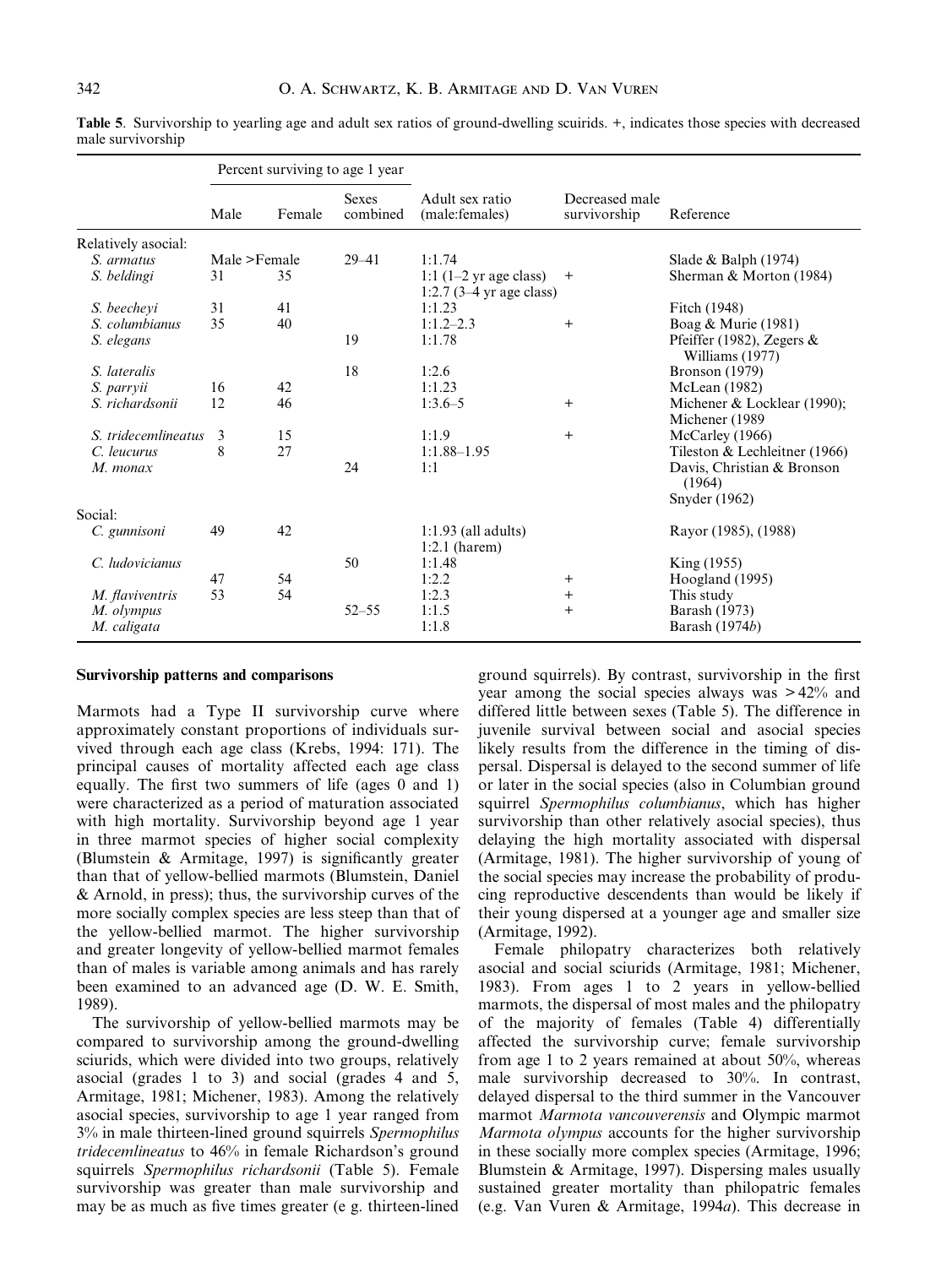male survivorship occurs in other polygynous grounddwelling squirrels (Table 5).

From age 2 years, most females are philopatric (Table 4) and form female kin groups (Armitage, 1987b). The rate of survivorship of yellow-bellied marmots, although lower for males, was constant until age 9 years in males and age 11 years in females, beyond which few survived. The higher rate of mortality of 2-year-old males than that of 2-year-old females (Tables 1  $\&$  2) apparently is a consequence of males still moving widely seeking residency with females (Van Vuren, 1990). This sex-bias in survival increases the difference in the survivorship curves of males and females (Fig. 1). Similarly, a progressively female-biased sex ratio occurs in all the ground-dwelling sciurids except for the asocial woodchuck Marmota monax (Table 5; also see Boag and Murie, 1981: table 10).

## Maternity patterns and comparisons

First reproduction in yellow-bellied marmots occurred in 22.6% of 2-year-olds, but for the remainder was delayed to as late as 6 years. Although reproduction was inhibited by dominant females (Armitage, 1986, 1989), delayed reproduction may be influenced by energy constraints of the habitat. In the genus Marmota reproduction was reported at age 1 year in woodchucks, but was delayed in all other species of marmots by limited time and energy available during the shorter growing seasons in their habitats (Barash, 1974b; Armitage, 1996; Bibikow, 1996; Armitage & Blumstein, in press). Yearlings of ground-dwelling sciurids do not reproduce, or reproduce at much lower rates, than older animals; examples include woodchucks (Snyder, 1962), Belding's ground squirrels Spermophilus beldingi (Sherman & Morton, 1984), Columbian ground squirrels (Festa-Bianchet, 1981; Dobson & Murie, 1987), Uinta ground squirrels Spermophilus armatus (Slade & Balph, 1974), thirteen-lined ground squirrels (McCarley, 1966), golden-mantled ground squirrels Spermophilus lateralis (Bronson, 1979), black-tailed prairie dogs (King, 1955; R. E. Smith, 1958; Hoogland, 1981, 1995), Gunnison's prairie dogs Cynomys gunnisoni (Rayor, 1985), Olympic marmots (Barash, 1973) and hoary marmots Marmota caligata (Barash, 1974a). Increased energy availability increased the frequency of reproduction in yearling black-tailed prairie dogs (Koford, 1958) and Gunnison's prairie dog yearlings bred only when food was more abundant (Rayor, 1985). More yearling female Columbian ground squirrels reproduced on food-supplemented sites than on non-supplemented sites and in low-elevation habitats with a longer growing season (Dobson & Kjelgaard, 1985; Dobson, Zammuto & Murie, 1986; Dobson & Murie, 1987). Among populations of golden-mantled ground squirrels, age of first reproduction was delayed at higher elevations (Bronson, 1979). Energy constraints may delay age of first reproduction in yellow-bellied marmots but, if reproduction occurs, litter size does not seem so constrained.

Mean litter size was equal for all reproductive age classes of yellow-bellied marmots. At 4.1, mean litter size was similar to those of other Marmota, but was in the lower size-range of the distribution for all grounddwelling squirrels (Armitage, 1981). This result contrasted with the pattern in Belding's ground squirrel where litter size increased steadily during years 1–4 and decreased thereafter (Sherman & Morton, 1984). Litter sizes of yearling females was smaller than that of older females in Columbian ground squirrels (Festa-Bianchet, 1981; Festa-Bianchet & King, 1991), Uinta ground squirrels (Slade & Balph, 1974), Wyoming ground squirrels Spermophilus elegans (Pfeifer, 1982), thirteenlined ground squirrels (McCarley, 1966), goldenmantled ground squirrels (Bronson, 1979), Richardson's ground squirrels (Michener, 1980), woodchucks (Snyder & Christian, 1960), and black-tailed prairie dogs (Koford, 1958; Hoogland, 1995). In yellow-bellied marmots the number of female young per litter at first emergence above ground was equal for all age classes. However, young females living in particular social groups sometimes produced female-biased litters (Armitage,  $1987a$ ). Because the overall sex ratio at first emergence was 1:1, some females at some sites must have produced more sons than daughters to balance the female-biased litters. However, no significant malebiased litters occurred among the age classes. Energy constraints may have precluded an age-specific peak in litter size and contributed to a low net reproductive rate.

The net reproductive rate and  $\lambda$  were  $\leq 1.0$  and the intrinsic rate of increase was negative, which suggested a population that was continually declining to extinction. Although numbers of marmots in our study area fluctuated several times from as low as  $58-76$  and to as high as 162±184 in a year, the population did not decline and the core population seemed stable as densities fluctuated around an average (Armitage, 1991). Low net reproductive rates of marmots differed from those of the Uinta ground squirrel, which ranged from 0.89 to 1.87 in different habitats and before and after population reductions (Slade & Balph, 1974), and from that of Belding's ground squirrel, which was 1.37 (Sherman & Morton, 1984). Sherman & Morton (1984) reported that the Belding's ground squirrel population was stable despite the high  $R_0$ . Because marmots dispersed from the study area and sampling effort at the non-colonial sites varied over the duration of our study, net reproductive rate and the intrinsic rate of increase may have been underestimated. Thus, the addition of immigrants of uncertain age to the analysis and the exclusion of individuals that were not regularly monitored produced statistics nearer to that of a self-sustaining population.

The relative equality of age-specific reproductive values of marmots from 3 to 8 years was surprising; like the survivorship curve, it was a spatial and temporal average of individual marmots. With a generation time of 4.49 years, 2.4 times the life expectancy of a female at birth, yellow-bellied marmots must have a long-lived life-history strategy because only half of the adult females reproduce each year (Armitage, 1984, 1991),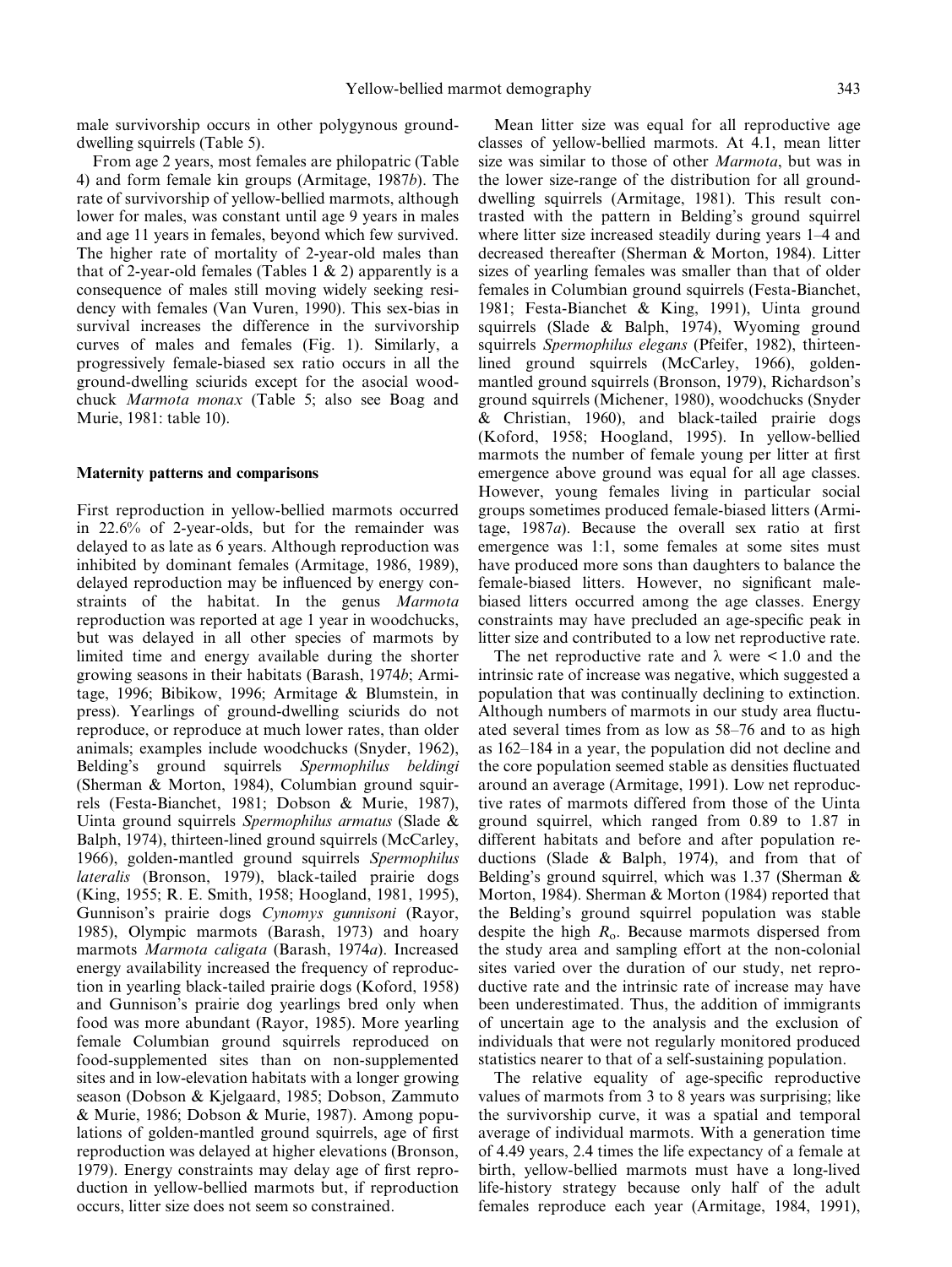and no age-specific peak of reproductive effort was possible for all individuals. The Type II survivorship curves of yellow-bellied marmots also occurred in Belding's ground squirrel (Sherman & Morton, 1984); however, the curve for reproductive value in yellowbellied marmots was nearly flat from 3 to 8 years of age, and in Belding's ground squirrel it was near its peak from 2 to 4 years, then declined rapidly, and was then again flat from 5 to 7 years (Sherman & Morton, 1984: fig. 4). No explanation for the large decrease in reproductive value between ages 4 and 5 years was available, and this decrease represented the major difference between the reproductive value curves of the two species. In effect, the two relatively flat areas of the Belding's ground squirrel curve were represented as one broad flat area in the yellow-bellied marmot curve. Females of both species had a similar reproductive lifespan: ages 1–9 years in Belding's ground squirrel and ages 2±10 years in the yellow-bellied marmot. For M. bobac, reproductive value increased to a peak at age 5 years and declined steeply after age 7 years (Shubin, 1991). Similarly, a 2-year peak and subsequent decline in reproductive value could be calculated from Hoogland's (1995) data on the black-tailed prairie dog. The matrilineal social organization of yellow-bellied marmots may provide a more stable access to available resources and enhance survivorship until years when resources are sufficient for reproduction (Armitage, 1986, 1988, 1989, 1996; Van Vuren, 1990). The average effect of lack of annual reproduction across the study area where resources are not homogeneously distributed is a relatively flat curve of reproductive values.

# Sex ratio and residency

In yellow-bellied marmots, the increasingly femalebiased sex ratio and residency pattern are a consequence of male dispersal and female philopatry and the increased mortality of dispersers (Van Vuren & Armitage, 1994a). Male dispersal is best explained as a result of mate competition; yearling males were subordinate to adult males and were treated agonistically until they dispersed (Armitage, 1974; Downhower & Armitage, 1981; Armitage & Johns, 1982). Some adult males subsequently occupied a habitat site with female residents and defended the site (Armitage, 1986, 1991). Because they are uncommon, adult males contribute little to population fluctuation in any habitat patch (Armitage, 1991).

Population fluctuations and long-term stability were a consequence of the variation in numbers of females (Armitage, 1986, 1991). The population increased primarily when adult females recruited daughters to form matrilines that grew in size and occupied all available burrow and foraging areas (Armitage, 1973, 1975, 1988, 1989, 1991, 1996). Matrilineal organization occurred at every suitable habitat patch trapped regularly for at least 10 years. When matrilines occupied all of a habitat patch, immigration did not occur (Armitage, 1984,

1991). Immigration was rare when recruitment occurred and was weakly, negatively related to density (Armitage, 1988); twice as many females became residents as recruits than as immigrants. Immigration occurred when death created a vacancy and an immigrant occupied that space; displacement of residents by immigrants almost never occurred (Armitage, 1984, 1991). Thus, the observed patterns of sex ratio and residencies were mostly a function of the social system.

#### Comparison with the 1974 study

The previous demography of this population, based on 460 animals captured from 1962 to 1972 (Armitage & Downhower, 1974), provides interesting contrasts with this 32-year study. Recruitment of males and females to their natal sites was similar in both studies, but our study reports greater proportions of females in the older age classes at their natal sites. In 1974, the oldest known females were aged 7 years; now we report that females reproduce up to age 10 years, two females reached age 14 years, and one female attained age 15 years. In the 1974 study, one male had become resident in his natal colony; only three additional instances have occurred in the subsequent 21 years, thus affirming the rarity of male recruitment. Sex ratio at first emergence above ground did not differ between the two studies, and the difference in mean litter size  $(4.2 \pm 0.2 \text{ in } 1974, 4.1 \pm 0.1)$ this study) was biologically insignificant. However, the more extensive time period produced a major difference in the estimated adult sex ratio, 1:1.3 in 1974 vs 1:2.3 in this study. After 1974, trapping at smaller sites was more extensive and sites typically were inhabited by females; also, at times a single male excluded other males from territories previously inhabited by two or three males. Comparable  $R_0$  values were 0.8098 in 1974 and 0.8519 in this study. In the 1974 study, predation was considered minimal and little information on the fates of dispersers was available. Now more information is available on the fates of dispersers, and high mortality from predation has been documented (Van Vuren, 1990). Thus, we could construct a life table for males, which was not possible in the earlier study. Differences between the two studies emphasize the importance of long-term studies.

This study makes clear that the polygynous mating system and demography form a positive feedback system. Dispersal of yearling males because of potential mate competition increases male mortality relative to that of the more philopatric females. Higher male mortality causes the female-biased adult sex ratio that produces polygynous mating, which, in turn, promotes dispersal of juvenile males.

Briefly, this analysis of demography of the yellowbellied marmot emphasizes the relationship between demography and the mating system, demonstrates that males and females have different patterns of survivorship and that females have greater longevity than males, indicates that senescence does not occur, and that there is no age-specific peak in reproduction.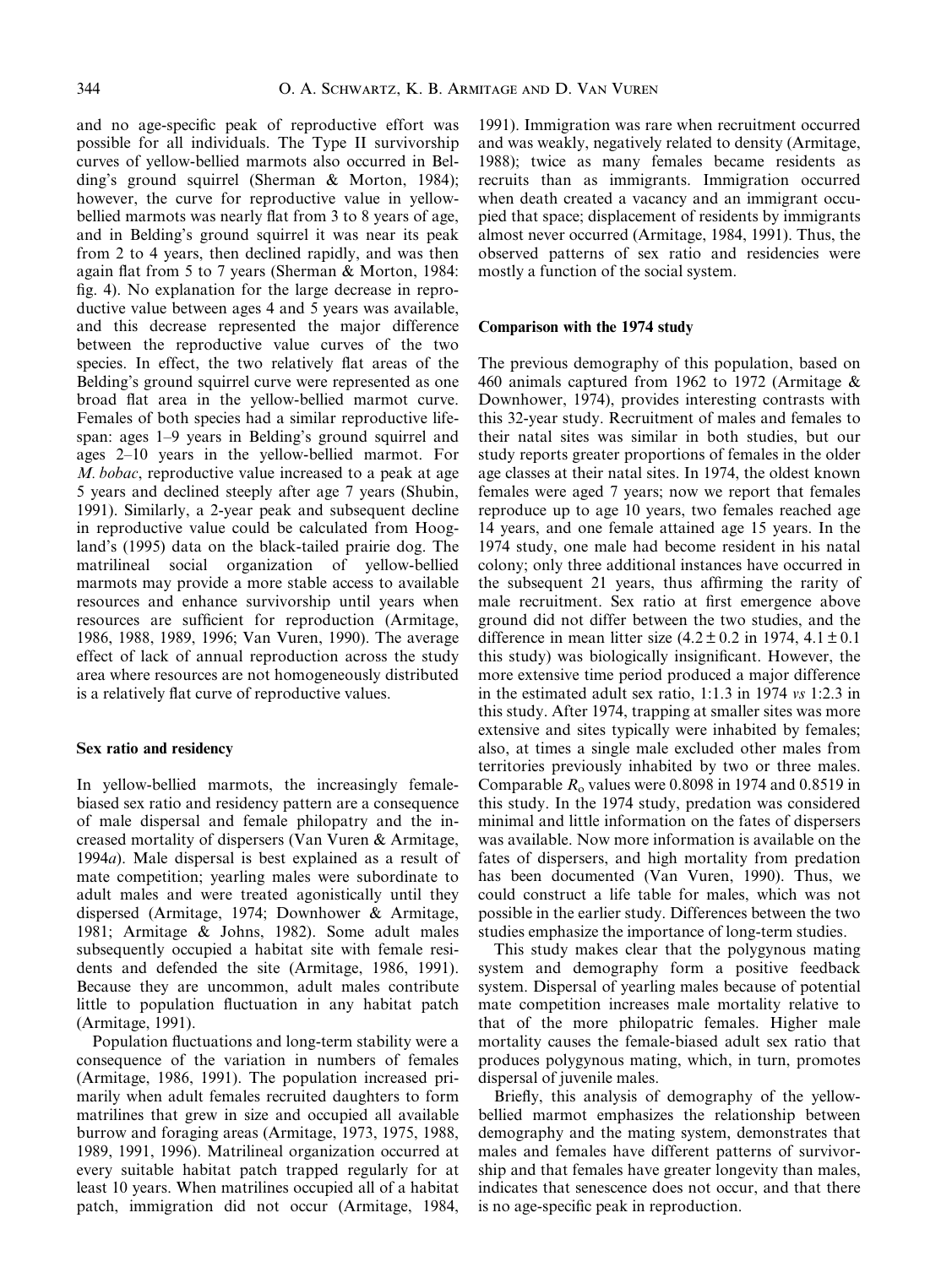#### Acknowledgemnents

This research was conducted at the Rocky Mountain Biological Laboratory, Gunnison County, Colorado and supported by National Science Foundation Grants G16354, GB-1980, GB-6123, GB-8526, GB-32494, BMS74-21193, DEB78-07327, BSR-8121231, BSR-8614690, and BSR-9006772 and by grants from The University of Kansas General Research Fund to K. B. Armitage, by Faculty Research Grants from the University of California, Davis, to D. Van Vuren, and by a sabbatical leave from the University of Northern Iowa to O. A. Schwartz. We thank J. L. Hoogland, J. O. Murie, F. S. Dobson, W. J. King, and an anonymous reviewer for many helpful comments, and the numerous graduate students, trappers, and field assistants whose dedicated efforts made possible the collection of the demographic data. Sharon Hagen prepared the figure and Sharon Lee Hopkins typed the manuscript.

# REFERENCES

- Andersen, D. C. & Johns, D. W. (1977). Predation by badger on yellow-bellied marmot in Colorado. Southwest. Nat. 22: 283-284.
- Armitage, K. B. (1962). Social behaviour of a colony of the yellow-bellied marmot (Marmota flaviventris). Anim. Behav. 10: 319±331.
- Armitage, K. B. (1973). Population changes and social behavior following colonization by the yellow-bellied marmot. J. Mammal. 54: 842-854.
- Armitage, K. B. (1974). Male behaviour and territoriality in the yellow-bellied marmot. J. Zool. (Lond.) 172: 233-265.
- Armitage, K. B. (1975). Social behavior and population dynamics of marmots. Oikos 26: 341-354.
- Armitage, K. B. (1977). Social variety in the yellow-bellied marmot: a population-behavioural system. Anim. Behav. 25: 585±593.
- Armitage, K. B. (1981). Sociality as a life-history tactic of groundsquirrels. Oecologia 48: 36-49.
- Armitage, K. B. (1982). Marmots and coyotes: behavior of prey and predator. J. Mammal.  $63:503-505$ .
- Armitage, K. B. (1984). Recruitment in yellow-bellied marmot populations: kinship, philopatry, and individual variability. In The biology of ground-dwelling squirrels:  $377-403$ . Murie, J.O. & Michener, G. R. (Eds). Lincoln: University of Nebraska Press.
- Armitage, K. B. (1986). Marmot polygyny revisited: determinants of male and female reproductive strategies. In Ecological aspects of social evolution: 303-331. Rubenstein, D. I. & Wrangham, R. W. (Eds). Princeton: Princeton University Press.
- Armitage, K. B. (1987a). Do female yellow-bellied marmots adjust the sex ratios of their offspring? Am. Nat.  $129: 501-519$ .
- Armitage, K. B. (1987b). Social dynamics of mammals: reproductive success, kinship and individual fitness. Trends Ecol. Evol. 2: 279±284.
- Armitage, K. B. (1988). Resources and social organization of ground-dwelling squirrels. In The ecology of social behavior: 131±155. Slobodchikoff, C. N. (Ed.). San Diego: Academic Press.
- Armitage, K. B. (1989). The function of kin discrimination. Ethol. Ecol. Evol. 1: 111-121.
- Armitage, K. B. (1991). Social and population dynamics of yellow-bellied marmots: results from long-term research. Annu. Rev. Ecol. Syst. 22: 379-407.
- Armitage, K. B. (1992). Social organization and fitness strategies of marmots. In First International Symposium on alpine marmot: 89-94.
- Armitage, K. B. (1994). Unusual mortality in a yellow-bellied marmot population. In Actual problems of marmots investigation: 5-13. Rumiantsev, V. (Ed.). Moscow: ABF Publishing House. Bassano, B., Durio, P., Gallo Oris, U., Macchi, E. (Eds.), Torino.
- Armitage, K. B. (1996). Social dynamics, kinship, and population dynamics of marmots. In *Biodiversity in marmots*: 113-128. LeBerre, M., Ramousse, R., LeGuelte, L. (Eds). Moscow/ Lyon: International Marmots Network.
- Armitage, K. B. & Blumstein, D. T. (In press). Body-mass diversity in marmots. Proceedings of the 3rd International Marmot Conference, Cheboksary, Russia.
- Armitage, K. B. & Downhower, J. F. (1974). Demography of yellow-bellied marmots. Ecology 55: 1233-1245.
- Armitage, K. B., Downhower, J. F. & Svendsen, G. E. (1976). Seasonal changes in weights of marmots. Am. Midl. Nat. 96:  $36-51.$
- Armitage, K. B. & Johns, D. W. (1982). Kinship, reproductive strategies and social dynamics of yellow-bellied marmots. Behav. Ecol. Sociobiol. 11: 55-63.
- Barash, D. P. (1973). The social biology of the Olympic marmot. An. Behav. Monogr. 6: 173-245.
- Barash, D. P. (1974a). The social behaviour of the hoary marmot (Marmota caligata). Anim. Behav.  $22: 256-261$ .
- Barash, D. P. (1974b). The evolution of marmot societies: a general theory. Science 185: 415-420.
- Bibikow, D. (1996). Die Murmeltiere der Welt. Magdeburg: Westarp Wissenschaften.
- Blumstein, D. T. & Armitage, K. B. (1997). Does sociality drive the evolution of communicative complexity? A comparative test with ground-dwelling sciurid alarm calls. Am. Nat. 150: 179±200.
- Blumstein, D. T., Daniel, J. C. & Arnold, W. (In press). Survivorship of golden marmots (Marmota caudata aurea) in Pakistan. Proceedings of the 3rd. International Marmot Conference, Cheboksary, Russia.
- Boag, D. A. & Murie, J. O. (1981). Population ecology of Columbian ground squirrels in southwestern Alberta. Can. J. Zool. 59: 2230-2240.
- Bronson, M. T. (1979). Altitudinal variation in the life history of the golden-mantled ground squirrel (Spermophilus lateralis). Ecology 60: 272-279.
- Caughley, G. (1977). Analysis of vertebrate populations. New York: John Wiley.
- Davis, D. E., Christian, J. J. & Bronson, F. (1964). Effect of exploitation on birth, mortality, and movement rates in a woodchuck population. J. Wildl. Manage. 28: 1-9.
- Dixon, W. J. (1988). BMDP statistical software manual. Berkeley: University of California Press.
- Dobson, F. S. & Kjelgaard, J. D. (1985). The influence of food resources on population dynamics in Columbian ground squirrels. Can. J. Zool. 63: 2095-2104.
- Dobson, F. S. & Murie, J. O. (1987). Interpretation of intraspecific life history patterns: Evidence from Columbian ground squirrels. Am. Nat. 129: 382-397.
- Dobson, F. S., Zammuto, R. M. & Murie, J. O. (1986). A comparison of methods for studying life history in Columbian ground squirrels. J. Mammal. 67: 154-158.
- Downhower, J. F. & Armitage, K. B. (1981). Dispersal of yearling yellow-bellied marmots (Marmota flaviventris). Anim. Behav. 29: 1064-1069.
- Festa-Bianchet, M. (1981). Reproduction in yearling female Columbian ground squirrels (Spermophilus columbianus). Can. J. Zool. **59**: 1032–1035.
- Festa-Bianchet, M. & King, W. J. (1991). Effects of litter size and population dynamics on juvenile and maternal survival in Columbian ground squirrels. J. Anim. Ecol. 60: 1077-1090.